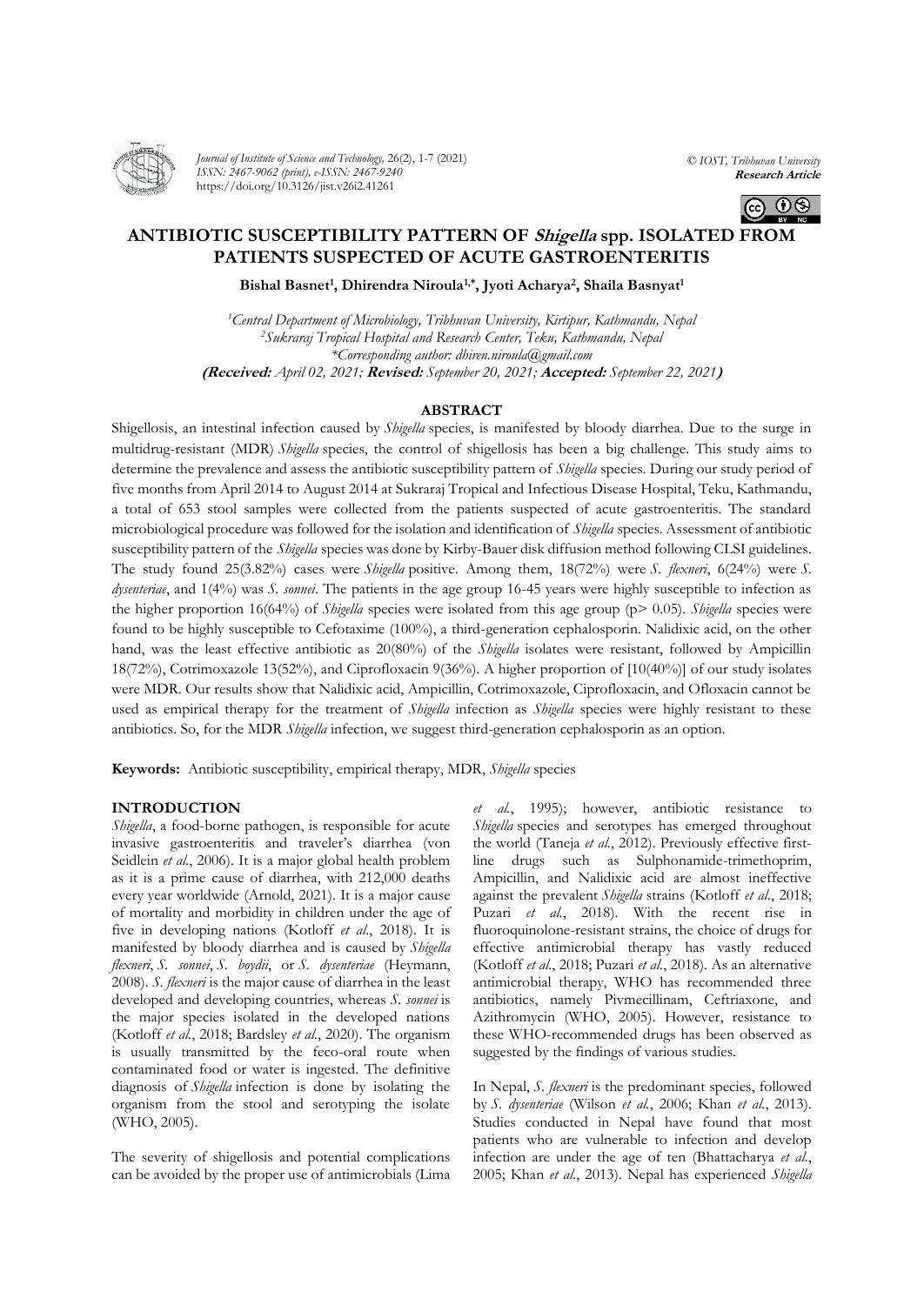*Antibiotic Susceptibility Pattern of Shigella spp. Isolated from Patients …*

species resistance to multiple drugs over the past two decades. There are a few reasons for the emergence of antibiotic-resistant strains in Nepal, such as easy access to antibiotics in the pharmacies without a doctor's prescription, poor antibiotic policies, including poor laboratory diagnosis and antibiotic susceptibility tests (Dhital *et al.*, 2017). Therefore, this study aims to provide more insight into the prevalence and the antibiotic susceptibility pattern of *Shigella* species isolated in a tertiary care hospital in Kathmandu.

## **MATERIALS AND METHODS**

This cross-sectional study was done in Sukraraj Tropical and Infectious Disease Hospital, Teku, Kathmandu, over five months from April to August 2014.

#### **Patients and sample collection**

A total of 653 stool samples were collected from the patients complaining of acute gastrointestinal disorder, i.e., patients with fever, fatigue, frequent defecation of painful stools containing blood and mucus defined by physicians as a probable case of bacillary dysentery. Therefore, the stool samples containing blood and mucus from patients with no antibiotics taken within three days were included as study samples, whereas those with firm consistency without blood and mucus were excluded from the study. One gram of stool samples was collected in clean screw-capped plastic containers. The samples were labeled with the patient's name, age, sex, and address. If there was a possible delay in the processing of the sample, it was stored in the refrigerator at 2-8 oC. The stool samples were further processed in the microbiology laboratory following standard operating procedures (McCartney *et al.*, 1989).

## **Bacteriological analysis**

A loopful of stool sample from each container was then inoculated in the Xylose lysine deoxycholate agar (XLD) and Mac-Conkey agar (MAC) plates and incubated at 37oC for 24 hours for the isolation of *Shigella* species. Simultaneously, enrichment was done in Selenite-F broth and incubated at 37oC for 24 hours. Subculture was then done in XLD agar and MAC and further incubated at 37oC for 24 hours. The colony morphology resembling *Shigella* species was identified microscopically and biochemically. The non-lactose fermenting (NLF) colonies from both XLD and MAC were identified by the IMViC test, Urease test, Nitrate reduction test, and Triple sugar iron (TSI) test.

## **Serological identification**

Differentiation of *Shigella* species was done by slide agglutination test using polyvalent antisera (Denka Seiken Co. Ltd. Japan). On the clean glass slide, milky suspension of the organism was made with saline. *Shigella*  polyvalent antiserum was added starting from A to D polyvalent. The mixture was tilted to and fro for 30-60

seconds. While viewing under a good light against a dark background, distinct clumping within 60 seconds was a positive result. The suspension alone, on the other hand, as control was tested to exclude auto-agglutination. The appearance of agglutination (distinct clumping) by Group A polyvalent, Group B polyvalent, Group C polyvalent, and Group D polyvalent in kit were identified as *S. dysenteriae*, *S. flexneri*, *S. boydii*, and *S. sonnei* respectively.

## **Antibiotic susceptibility test**

The antibiotic susceptibility test was done by the Kirby-Bauer disk diffusion method in Muller-Hinton Agar (MA) following 2014 CLSI guidelines (CLSI, 2014). The antibiotic susceptibility pattern of six antibiotics, namely Ampicillin (Amp, 10 µg), Cefotaxime (Ctx, 30 µg), Cotrimoxazole (TMP-SMX, 25 µg), Ciprofloxacin (Cip, 5 µg), Ofloxacin (Ofx, 15 µg), and Nalidixic acid (Nal, 30 µg) (Hi Media Laboratory Ltd. Mumbai, India) was assessed. The zone of inhibition of each antibiotic was measured, and they were interpreted as sensitive, intermediate sensitive, and resistant (CLSI, 2014). For the quality control purpose, strict aseptic conditions and techniques were followed according to the National Committee for Clinical Laboratory Standard (NCCLS) recommendation. Positive and negative control was always used during each testing with the standard organism. For the antibiotic susceptibility test, standard organism ATCC 25922 *Escherichia coli* was used for the quality control.

#### **Statistical analysis**

Data from the laboratory findings was analyzed using Microsoft Excel 365. The t-test was performed to compare the statistical significance. The relationship with a p-value greater than 0.05 was indicated as insignificant.

#### **Ethics clearance**

The written informed consent was taken prior to the study from the patients involved in the study. Our study was accepted by the Institutional Review Committee (IRC) at Sukraraj Tropical and Infectious Disease Hospital, Teku, Kathmandu.

## **RESULTS**

Out of a total of 653 shigellosis suspected cases, 25(3.82%) were confirmed as positive cases (Fig. 1, Table 1). Among 25 positive shigellosis cases, *S. flexneri, S. dysenteriae*, and *S. sonnei* were found to be 18(72%),  $6(24%)$ , and  $1(4%)$ , respectively (Fig. 1, Table 2). Shigellosis positive female patients were found to be comparatively higher than male patients (female-14(56%), male- 11(44%)) (Table 1). The highest number of *Shigella* species were recovered from the age group 16- 45 years 16(64%) followed by age group  $>45$  years 7(28%), whereas 2(8%) of the *Shigella* species was isolated from the age group <16 years (Table 2). However, there was no significant association between age and the number of species.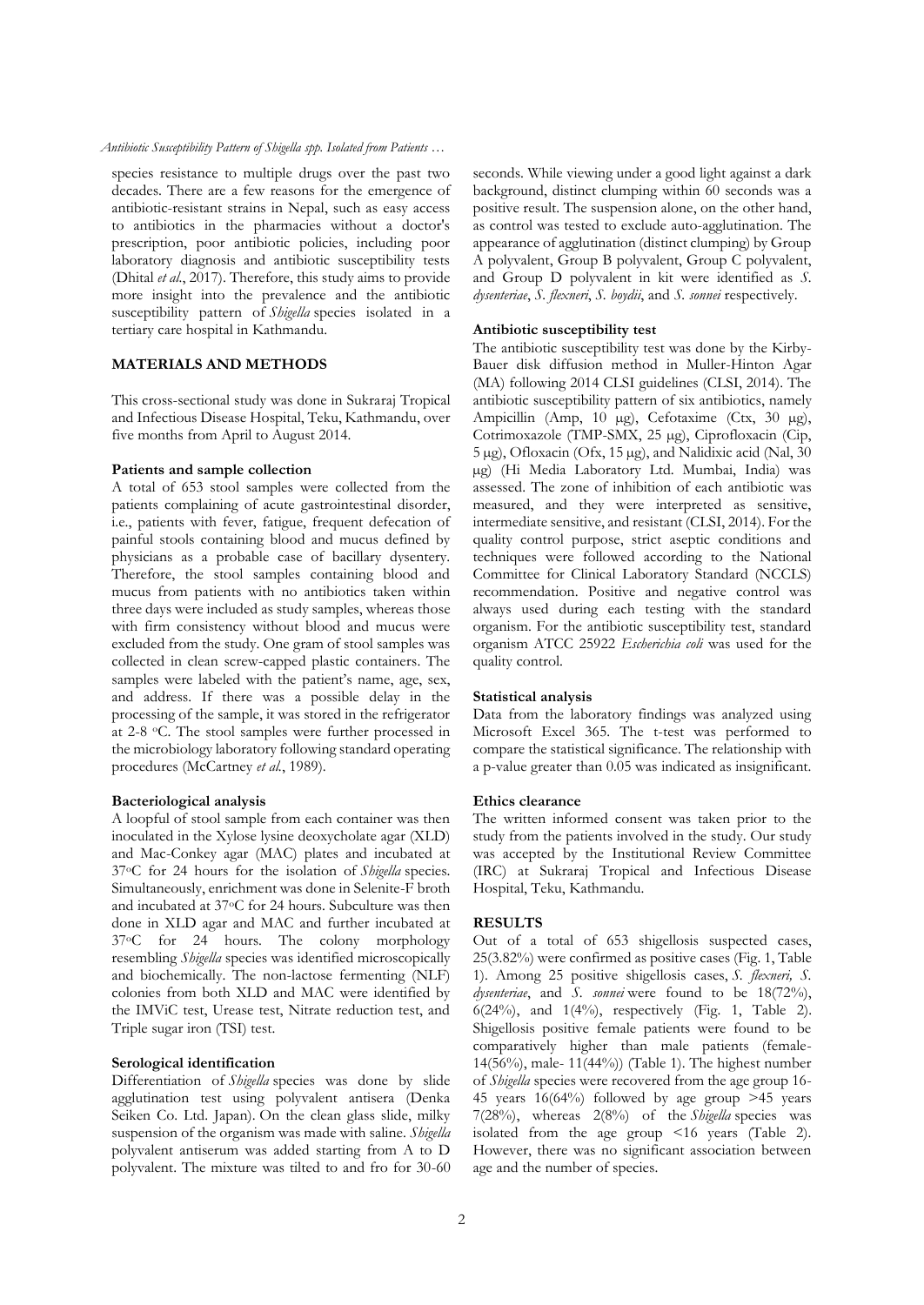The antibiotic susceptibility pattern of *Shigella* species suggests that Cefotaxime, the third-generation cephalosporin, was found to be the most effective (100% sensitive) against all the isolated *Shigella* species (Table 3). Among the tested antibiotics, Nalidixic acid was the least effective as 20(80%) of *Shigella* species were resistant to it (Table 3). The second least effective antibiotic was Ampicillin, as 18(72%) of *Shigella* species were resistant to it (Table 3). This was followed by Cotrimoxazole 13(52%) and Ciprofloxacin 9(36%), respectively. Similarly, out of a total of 25 isolates, 10 isolates were found to be MDR, representing 40% of the total isolates (Fig. 2).



**Figure 1. (a) The pie-chart represents the fraction of culture-positive isolates, (b) the pie-chart represents the proportion of Shigella species within the culture-positive isolates.** 

| <b>Sex</b> | Culture                    | Total              |           |
|------------|----------------------------|--------------------|-----------|
|            | Positive<br>$\binom{0}{0}$ | Negative<br>$($ %) |           |
| Male       | 11(44)                     | 287(45.7)          | 298(45.6) |
| Female     | 14(56)                     | 341(54.3)          | 355(54.4) |
| Total      | 25(3.82)                   | 628(96.12)         | 653(100)  |

\*The figures in the parentheses indicate the percentage

#### **Table 2. Number of Shigella species isolated in different age groups**

| Age groups (years) |             | Total $(\%)$          |                  |         |
|--------------------|-------------|-----------------------|------------------|---------|
|                    | S. flexneri | <i>S.</i> dysenteriae | <i>S. sonnei</i> |         |
| $<$ 16             |             |                       |                  | 2(8)    |
| 16-45              |             |                       |                  | 16 (64) |
| >45                |             |                       |                  | (28)    |
| Total $(\% )$      | 18 (72)     | 6(24)                 | (4)              | 25(100) |

\*The figures in the parentheses indicate the percentage

## **Table 3. The antibiotic susceptibility pattern of S. flexneri, S. dysenteriae, and S. sonnei**

| Antibio<br>tics | <i>S. flexneri</i> $(n=18)$ |         | S. dysenteriae (n=6) |         | <i>S. sonnei</i> $(n=1)$ |         |        | Resistan<br>ce total |              |              |
|-----------------|-----------------------------|---------|----------------------|---------|--------------------------|---------|--------|----------------------|--------------|--------------|
|                 | S                           |         | R                    | S       |                          | R       | S      |                      | $\mathbb{R}$ | $(^{0}_{0})$ |
| Amp             | 1(5.6)                      | 3(16.6) | 14(77.8)             | 1(16.7) | 2(33.3)                  | 3(50)   | 0(0)   | 0(0)                 | 1(100)       | 18(72)       |
| TMP/S<br>MX     | 4(22.2)                     | 4(22.2) | 10(55.6)             | 3(50)   | 0(0)                     | 3(50)   | 1(100) | 0(0)                 | 0(0)         | 13(52)       |
| Cip             | 4(22.2)                     | 6(33.3) | 8(44.5)              | 5(83.3) | 1(16.7)                  | 0(0)    | 0(0)   | 0(0)                 | 1(100)       | 9(36)        |
| Ofx             | 6(33.3)                     | 7(38.9) | 5(27.8)              | 4(66.7) | 2(33.3)                  | 0(0)    | 0(0)   | 0(0)                 | 1(100)       | 6(24)        |
| Nal             | 1(5.5)                      | 2(11.1) | 15(83.4)             | 1(16.6) | 1(16.6)                  | 4(66.8) | 0(0)   | 0(0)                 | 1(100)       | 20(80)       |
| Ctx             | 18(100)                     | 0(0)    | 0(0)                 | 6(100)  | 0(0)                     | 0(0)    | 1(100) | 0(0)                 | 0(0)         | 0(0)         |

\*The figures in the parentheses indicate the percentage; S-Sensitive, I-Intermediate Sensitive, R-Resistant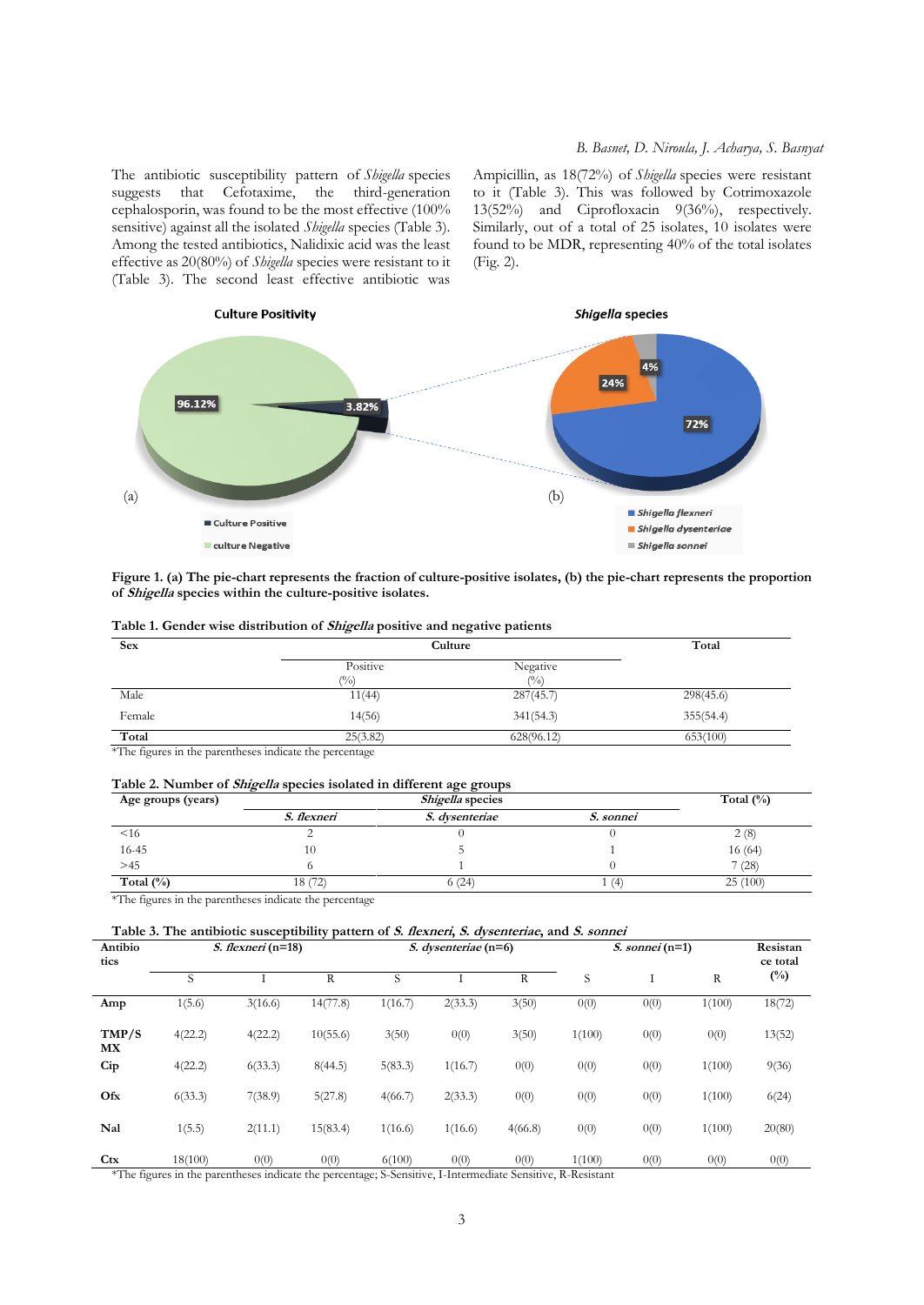*Antibiotic Susceptibility Pattern of Shigella spp. Isolated from Patients …*



**Figure 2. Bar-graph showing multi-drug resistance (MDR) pattern of Shigella species. (Amp-Ampicillin, TMP/SMX-Cotrimoxazole, Cip- Ciprofloxacin, Nal- Nalidixic acid, Ofx-Ofloxacin).** 

#### **DISCUSSION**

This study was conducted from April to August 2014 among the patients suspected of acute gastroenteritis visiting Sukraraj Tropical and Infectious Disease Hospital, Teku. Out of 653 studied cases, 25(3.82%) cases were *Shigella* positive. This isolation rate is comparable to a study done in Tribhuvan University Teaching Hospital and Kanti Hospital (2.1% culture positive) (Dhital *et al.*, 2017). In contrast to our findings, two different studies conducted in Nepal reported a relatively higher prevalence rate (13.61% and 10.8%) (Wilson *et al.*, 2006; Khan *et al.*, 2014). The prevalence of food and water-borne infections like Shigellosis increases in the rainy season as the infection rate fluctuates according to the seasons. Our study shows that the patients in the age group 16-45 years were more susceptible to *Shigella* infection (16(64%)). However, there was no significant difference in the infection rate among all the age groups. In contrast to our study, the infection rate was higher in the age group <10 years in most studies (Kansakar *et al.*, 2006; Wilson *et al.*, 2006; Khan *et al.*, 2014; Mengistu *et al.*, 2014). This discrepancy is because the children usually visit the children's hospitals in Kathmandu rather than the tertiary care hospital where this study was carried out. This is also reflected in our study, as participants below the age of 10 were lower than other age groups.

*S. flexneri* [18(72%)] was found to be the predominant *Shigella* species in our study, followed by *S.*  *dysenteriae* [6(28%)]. This finding is congruent to hospitalbased studies in Nepal (Wilson *et al.*, 2006; Khan *et al.*, 2014), whereas incongruent to a study done in eastern Nepal where the predominant isolate was *S. dysenteriae* (73.6%) followed by *S. flexneri* (23%) and *S. boydii* (4%) (Bhattacharya *et al.*, 2005). In the studies in Nepal from 1995 to 2002, the prevalence of *S. dysenteriae* was higher than the *S. flexneri*, while in the studies done from 2003 to 2005, *S. flexneri* was found to be the predominant species (Kansakar *et al.*, 2006). The recent studies conducted in India (Puzari *et al.*, 2018), Nepal (Maharjan *et al.*, 2017; Thapa *et al.*, 2017), Iran (Nikfar *et al.*, 2017), China (Chang *et al.*, 2016), and Latin America (Sati *et al.*, 2019) show that *S. flexneri* is the predominant species. On the other hand, nations such as England (Bardsley *et al.*, 2020), Australia (O'Sullivan *et al.*, 2002; Ingle *et al.*, 2020), and the United States (Kozyreva *et al.*, 2016) showed a higher predominance of *S. sonnei*. These findings support the claim that *S. flexneri* infection is associated with developing and underdeveloped countries, and *S. sonnei* infection is associated with developed countries (Kotloff *et al.*, 2018; Bardsley *et al.*, 2020). However, a rapid rise in the *S. sonnei* cases has been observed in developing countries in recent years (Anderson *et al.*, 2016). This could be possibly associated with the climatic and environmental changes and the innate changing nature of *Shigella* serogroups and serotypes from time to time.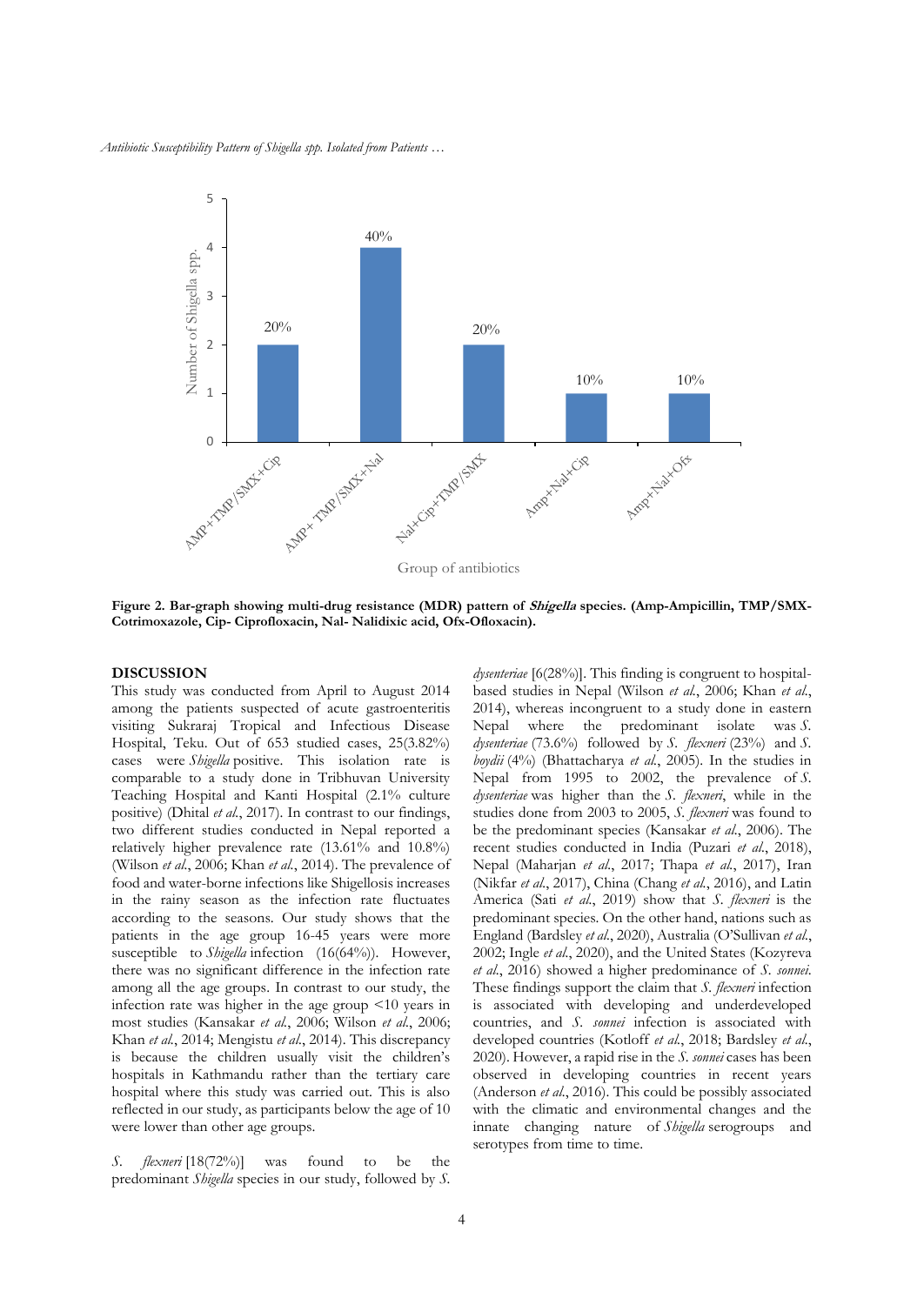All the antibiotics used in our study were the routine antibiotics used in the diagnostic microbiology laboratory in Sukraraj Tropical and Infectious Disease Hospital, Teku, Kathmandu. Our study showed the increased resistance to Nalidixic acid (80%), Ampicillin (72%), Cotrimoxazole (52%), and Ciprofloxacin (36%) corresponding to various studies conducted in different parts of the world (Srinivasa *et al.*, 2009; Bhattacharya *et al.*, 2012; Gharibi *et al.*, 2012). Although further confirmation is needed, our study suggests that Nalidixic acid, Cotrimoxazole, Ampicillin, and Ciprofloxacin can be used no longer for the empirical treatment of shigellosis. Similarly, Nalidixic acid is a drug of choice in developing countries, and Ciprofloxacin in developed countries (Gharibi *et al.*, 2012). The increased resistance (80% resistance) of Nalidixic acid was observed in the present study and other studies conducted in Nepal (Bhattacharya *et al.*, 2005; Khan *et al.*, 2014; Dhital *et al.*, 2017). This increased resistance to Nalidixic acid in Nepal can be attributed to the over-the-counter availability of drugs, self-prescription by patients, and poor antibiotic policies. In the early 1990s, *Shigella* isolates were susceptible to most prescribed antibiotics such as Gentamicin, Norfloxacin, and Nalidixic acid (Jesudason, 2002; Dutta *et al.*, 2003; Rahbar *et al.*, 2007). However, during the late 1990s, *Shigella* isolates were resistant to most of these antibiotics but susceptible to Ciprofloxacin (Sack *et al.*, 1997). A study conducted in Bangladesh has shown the rising trend of Ciprofloxacin resistance, i.e., from 0% in 2004 to 48% in 2010 (Azmi *et al.*, 2014). A similar study of the *Shigella* isolates between 2010 and 2015 revealed South-Asia as a reservoir for the global spread of Ciprofloxacin resistant *S. sonnei* (Chung The *et al.*, 2016). Similarly, a study conducted from the *Shigella* isolates over the six years from 2011 to 2016 in Iran also suggested the higher resistance (76%) to Ciprofloxacin (Mamishi *et al.*, 2019). These statistics show that the Ciprofloxacin-resistant *Shigella* species has increased considerably over time. Although WHO has recommended Ciprofloxacin as a drug of choice to treat shigellosis (WHO, 2005), our result suggests that Ciprofloxacin cannot be trusted blindly as the effective drug against shigellosis.

According to our findings, cefotaxime, a third-generation cephalosporin, was the most sensitive (100% *of Shigella* isolates were susceptible to it). This result is congruent to the studies performed by Dhital *et al.* (2017), where 93% of *Shigella* isolates were susceptible to Ceftriaxone, and by Kansakar *et al.* (2006), where 100% of *Shigella* isolates were susceptible. In similar settings, Maharjan *et al.* (2017) found 97% of *Shigella* species, and Thapa *et al.* (2017) found 71.4% of *Shigella* species susceptible to Ceftriaxone. Several studies across the world have also shown the increased resistance of *Shigella* species to third-generation cephalosporins (Radice *et al.*, 2001; Vinh *et al.*, 2009; Mandal *et al.*, 2010). More recent research also consistently supports the fact that thirdgeneration cephalosporins cannot be relied on treating Ciprofloxacin resistant *Shigella* species due to surge in third-generation cephalosporin-resistant *Shigella* species (Hosseini Nave *et al.*, 2016; Nüesch-Inderbinen *et al.*, 2016; Madhavan *et al.* 2018; Abbasi *et al.*, 2019; Bian *et al.*, 2019). Therefore, although our study has shown the high susceptibility of *Shigella* species to a third-generation cephalosporin (Cefotaxime), we still suggest using thirdgeneration cephalosporin with caution. Our study was conducted seven years ago, and recent studies across the world have shown increased resistance of *Shigella* species to third-generation cephalosporins. So, for further studies, we recommend carrying out the study in similar settings with few other third-generation cephalosporins included before concluding with certainty that thirdgeneration cephalosporins are the effective options for treating shigellosis.

Forty percent (40%) of the Shigella-positive isolates were MDR. This figure corresponds to a study conducted in the hospital settings in Pokhara (74.7%) and Kathmandu (86%) (Wilson *et al.*, 2006; Dhital *et al.*, 2017). MDR isolates in our study were resistant to Nalidixic acid, Ciprofloxacin, Cotrimoxazole, and Ampicillin, and Ofloxacin. The emergence of MDR *Shigella* isolates is of great concern in South Asian countries, including Nepal (Rahman *et al.*, 2004). The high resistance level in *Shigella* can be attributed to the transfer of resistant determinants such as plasmids, integrons and transposons (Barrantes & Achí, 2016). Due to the rise in resistance to thirdgeneration cephalosporins (Abbasi *et al.*, 2019), a recent study has suggested using Azithromycin and Piperacillin tazobactam as an alternative (Madhavan *et al.*, 2018). However, resistance to Azithromycin has also been reported (Nüesch-Inderbinen *et al.*, 2016). Therefore, we can see that the MDR *Shigella* species is increasing continuously. Continuous monitoring of the MDR strains and an effective antibiotic prescription policy in Nepal could help mitigate increased drug resistance seen in *Shigella* species.

#### **CONCLUSIONS**

Our study found the predominant *Shigella* serovar to be *Shigella flexneri*. *Shigella* species were highly resistant to commonly prescribed antibiotics in Nepal, such as Nalidixic acid, Ampicillin, Cotrimoxazole, and Ciprofloxacin, whereas susceptible to a third-generation cephalosporin (Cefotaxime). We found a higher prevalence of MDR *Shigella*, and we suggest using thirdgeneration cephalosporins to treat MDR *Shigella* infection.

#### **ACKNOWLEDGEMENTS**

We extend our sincere gratitude to all the staff in Microbiology Department in Sukraraj Tropical and Infectious disease Hospital, Teku, Kathmandu. Besides, we highly appreciate all the suggestions and guidance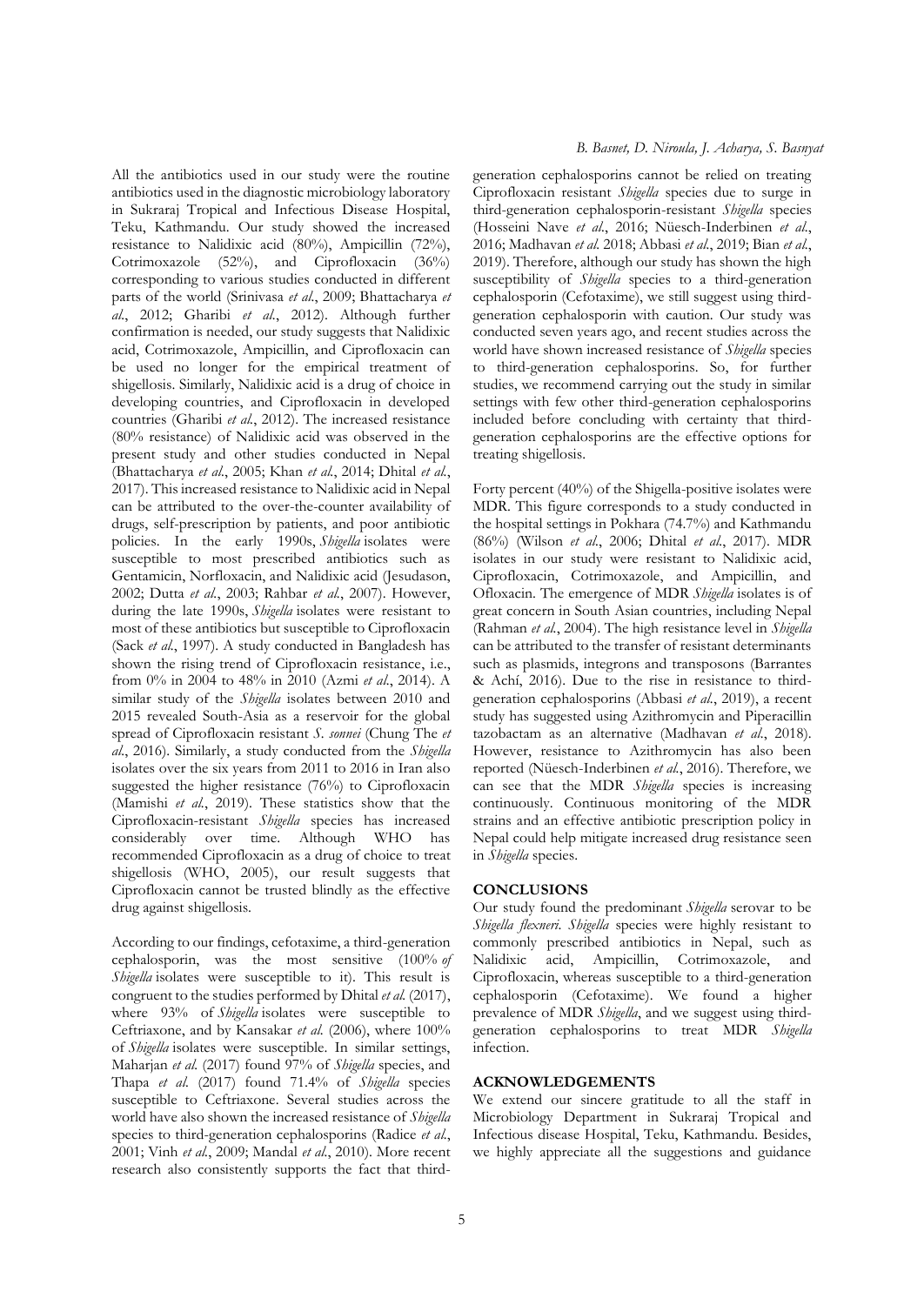*Antibiotic Susceptibility Pattern of Shigella spp. Isolated from Patients …*

provided by the teaching staff in the Department of Microbiology, Kirtipur.

#### **AUTHOR CONTRIBUTIONS**

BB contributed to the study design, laboratory work, and manuscript writing. DN performed data analysis and manuscript writing. JA and SB contributed to the conceptualization and study design.

## **CONFLICT OF INTEREST**

The authors declare no competing interest.

#### **DATA AVAILABILITY STATEMENT**

The data that support the findings of this study are available from the corresponding author, upon reasonable request.

#### **REFERENCES**

- Abbasi, E., Abtahi, H., van Belkum, A., & Ghaznavi-Rad, E. (2019). Multidrug-resistant *Shigella* infection in pediatric patients with diarrhea from central Iran. *Infection and Drug Resistance*, *12*, 1535–1544. https://doi.org/10.2147/IDR.S 203654.
- Anderson, M., Sansonetti, P.J., & Marteyn, B.S. (2016). Shigella diversity and changing landscape: Insights for the twentyfirst century. *Frontiers in Cellular and Infection Microbiology*, 6, 45. https://doi.org/10.3389/fcimb.2016.00045.
- Arnold, S.L.M. (2021). Target product profile and development path for Shigellosis treatment with antibacterials. *ACS Infectious Diseases*, 7(5), 948–958. https://doi.org/10.1021/a csinfecdis.0c00889.
- Azmi, I.J., Khajanchi, B.K., Akter, F., Hasan, T.N., Shahnaij, M., Akter, M., Banik, A., Sultana, H., Hossain, M.A., Ahmed, M.K., Faruque, S.M., & Talukder, K.A. (2014). Fluoroquinolone resistance mechanisms of *Shigella flexneri* isolated in Bangladesh. *PloS One*, 9(7), e102533.
- Bardsley, M., Jenkins, C., Mitchell, H.D., Mikhail, A.F.W., Baker, K.S., Foster, K., Hghes, G., & Dallman, T.J. (2020). Persistent transmission of shigellosis in England is associated with a recently emerged multidrug-resistant strain of *Shigella sonnei*. *Journal of Clinical Microbiology*, 58(4), e01692. https://doi.org/10.1128/JCM.01692-19.
- Barrantes, K., & Achí, R. (2016). The importance of integrons for development and propagation of resistance in *Shigella*: the case of Latin America. *Brazilian Journal of Microbiology*, 47, 800-806.
- Bhattacharya, D., Sugunan, A.P., Bhattacharjee, H., Thamizhmani, R., Sayi, D.S., Thanasekaran, K., Manimunda, S.P., Ghosh, A.R., Bharadwaj, A.P., Singhania, M., & Roy, S. (2012). Antimicrobial resistance in *Shigella*rapid increase & widening of spectrum in Andaman Islands, India. *The Indian Journal of Medical Research*, 135(3), 365.
- Bhattacharya, S., Khanal, B., Bhattarai, N.R., & Das, M.L. (2005). Prevalence of *Shigella* species and their antimicrobial resistance patterns in Eastern Nepal. *Journal of Health, Population and Nutrition*, 23(4), 339–342.
- Bian, F., Yao, M., Fu, H., Yuan, G., Wu, S., & Sun, Y. (2019). Resistance characteristics of CTX-M type *Shigella flexneri* in China. *Bioscience Reports*, 39(9), BSR20191741. https://doi .org/10.1042/BSR20191741.
- Chang, Z., Zhang, J., Ran, L., Sun, J., Liu, F., Luo, L., Zeng, L., Wang, L., Li, Z., Yu, H., & Liao, Q. (2016). The changing epidemiology of bacillary dysentery and characteristics of

antimicrobial resistance of *Shigella* isolated in China from 2004-2014. *BMC Infectious Diseases*, 16(1), 685. https://doi. org/10.1186/s12879-016-1977-1.

- Chung The, H., Rabaa, M.A., Pham Thanh, D., De Lappe, N., Cormican, M., Valcanis, M., Howden, B.P., Wangchuk, S., Bodhidatta, L., Mason, C.J., Nguyen Thi Nguyen, T., Vu Thuy, D., Thompson, C.N., Phu Huong Lan, N., Voong Vinh, P., Ha Thanh, T., Turner, P., Sar, P., Thwaites, G., Thomson, N.R., Holt, K.E., & Baker, S. (2016). South Asia as a reservoir for the global spread of Ciprofloxacinresistant *Shigella sonnei*: A cross-sectional study. *PLoS Medicine*, 13(8), 1–12. https://doi.org/10.1371/journal.pm ed.1002055.
- CLSI. (2014). *Clinical and Laboratory Standards Institute. Performance Standards for Antimicrobial Susceptibility Testing; Twenty‐Fourth Informational Supplement*. CLSI Wayne, PA.
- Dhital, S., Sherchand, J.B., Pokharel, B.M., Parajuli, K., Mishra, S.K., Sharma, S., Kattel, H.P., Khadka, S., Khatiwada, S., & Rijal, B. (2017). Antimicrobial susceptibility pattern of *Shigella* spp. isolated from children under 5 years of age attending tertiary care hospitals, Nepal along with first finding of ESBL-production. *BMC Research Notes*, 10(1), 192. https://doi.org/10.1186/s13104-017-2512-1.
- Dutta, S., Dutta, D., Dutta, P., Matsushita, S., Bhattacharya, S. K., & Yoshida, S. (2003). *Shigella dysenteriae* serotype 1, Kolkata, India. *Emerging Infectious Diseases*, 9(11), 1471-1474.
- Gharibi, O., Zangene, S., Mohammadi, N., Mirzaei, K., Karimi, A., Gharibi, A., & Khajehiean, A. (2012). Increasing antimicrobial resistance among *Shigella* isolates in the Bushehr, Iran. *Pakistan Journal of Biological Sciences*, 15(3), 156- 159. https://doi.org/10.3923/pjbs.2012.156.159.
- Heymann, D. L. (2008). *Control of communicable diseases manual*. American Public Health Association.
- Hosseini Nave, H., Mansouri, S., Sadeghi, A., & Moradi, M., (2016). Molecular diagnosis and anti-microbial resistance patterns among *Shigella* spp. isolated from patients with diarrhea. Gastroenterology and Hepatology from Bed to Bench, 9(3), 205–210. https://doi.org/10.22037/ghfbb.v0 i0.809.
- Ingle, D.J., Andersson, P., Valcanis, M., Barnden, J., da Silva, A. G., Horan, K.A., Seemann, T., Easton, M., Williamson, D. A., Sherry, N.L., & Howden, B.P. (2020). Prolonged outbreak of multidrug-resistant *Shigella sonnei* Harboring bla (CTX-M-27) in Victoria, Australia. *Antimicrobial Agents and Chemotherapy*, 64(12), e01518-20. https://doi.org/10.1128/ AAC.01518-20.
- Jesudason, M.V. (2002). *Shigella* isolation in Vellore, south India (1997-2001). *Indian Journal of Medical Research*, 115, 11-13.
- Kansakar, P., Malla, S., & Ghimire, G.R. (2006). *Shigella* isolates of Nepal: Changes in the incidence of *Shigella* subgroups and trends of antimicrobial susceptibility pattern. *Kathmandu University Medical Journal*, 5(17), 32–37.
- Khan, S., Singh, P., Ansari, M., & Asthana, A. (2014). Isolation of *Shigella* species and their resistance patterns to a panel of fifteen antibiotics in mid and far western region of Nepal. *Asian Pacific Journal of Tropical Disease*, 4(1), 30–34. https://doi.org/10.1016/S2222-1808(14)60309-1.
- Khan, S., Singh, P., Asthana, A., & Ansari, M. (2013). Magnitude of drug resistant shigellosis in Nepalese patients. *Iranian Journal of Microbiology*, 5(4), 334-338.
- Kotloff, K.L., Riddle, M.S., Platts-Mills, J.A., Pavlinac, P., & Zaidi, A.K.M. (2018). Shigellosis. *The Lancet*, 391(10122), 801–812. https://doi.org/10.1016/S0140-6736(17)33296- 8.
- Kozyreva, V.K., Jospin, G., Greninger, A.L., Watt, J.P., Eisen,